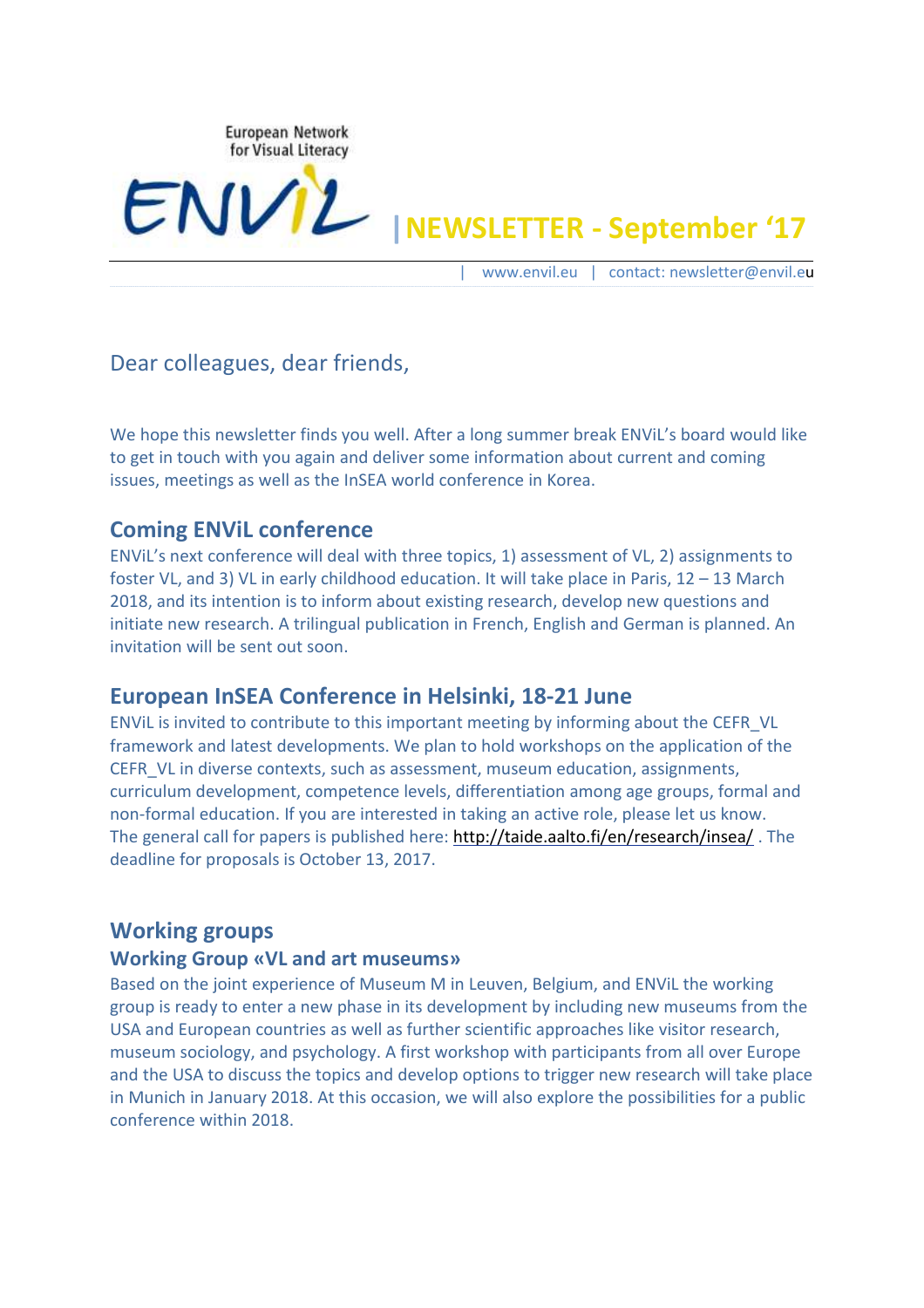#### **Working Group «Theory»**

The working group was joined by three new members, Dennis Atkinson (UK), Raphael Vella (Malta), and Bernard Darras (France), at the InSEA world conference in Daegu. A vivid discussion has started already, tackling topics like 'concepts and terms', 'art and artistic', 'ethics', 'production and reception'. If you are interested in these topics, please take a look at the documents in the respective Dropbox folder. If you don't have access to the folder, please inform the editor of the newsletter.

#### **Working Group «Refining the model»**

A new working group was founded by Andrea Karpati (Hu), Diederik Schoenau (NL), Bernard Darras (F) and Ernst Wagner (D). The group will explore possibilities (or need) for redrafting or revising the competence structural model we use in the CEFR\_VL. The impulse for this was given by Bernard's presentation in Daegu and his proposal of a new concept for such a model. The first meeting is scheduled for March 2018. The coming newsletters will inform about the discussion.

### **Coming events and meetings** *Save the date!*

- \* Workshop on Visual Literacy and Art Museums in Munich, January 12-13
- **\*** ENViL Conference in Paris, March 12-13, 2018
- \* European InSEA Congress in Helsinki, June 18 21, *2018*

# **Presentations by ENViL members at the InSEA World Conference 2017**

At the InSEA world [conference](http://insea2017.org/) in Daegu, Korea, ENViL had the chance to give several presentations at workshops. In his keynote, **Bernard Darras** gave an excellent introduction on the work already done and his conceptual thoughts. His ideas on the further development of ENViL's competence model were of great interest.

**Franz Billmayer** talked about "Using the Common European Framework of Reference for Visual Literacy for analysing a curriculum in the age of digitalization". In his research, he used 'The Common European Framework of Reference for Visual Literacy' (CEFR-VL) as a tool for analysing existing curricula in different states of Germany. -> read [more](http://envil.eu/art-curriculum-digitalization/)

**Talita Groenendijk** gave a presentation on her joint research with Andrea Karpati on "Selfassessment & Visual rubrics based on CEFR-VL". She asked to what extent the visual rubrics are a feasible and valid instrument for assessing production and reception activities in secondary art education. -> read [more](http://envil.eu/talita-groenendijk-self-assessment-visual-rubrics-based-on-cefr-vl/)

Two presentations were given by **Andrea Karpati**. The first one, "Women create space", offered insights into a skills development program designed to empower female architecture and engineering students. - > read [more.](http://envil.eu/karpati-women-create-space/) The second presentation, "Moholy-Nagy Visual Modules", showcased a Hungarian curriculum design experiment, piloting in 30 schools between 2016 and 2020 that is based on the CEFR-VL and reveals developmental stages of key visual literacy skills. - > [read](http://envil.eu/andrea-karpati-moholy-nagy-visual-modules/) [more](http://envil.eu/andrea-karpati-moholy-nagy-visual-modules/)

**Gabriella Pataky** raised the following question: "How is the optimal space for art education created, based on the CEFR\_VL?" In her presentation, she reported about her work on mapping basic elements of artistic and art educational environments. - > read [more](http://envil.eu/gabriella-pataky-how-is-the-optimal-space-for-art-education-created-based-on-the-cefr_vl/)

**Diederik Schönau,** in his workshop, presented the new final examination program for art appreciation in the Netherlands and compared it with the European Reference Framework for Visual Literacy. -> read [more](http://envil.eu/visual-literacy-and-the-experience-of-art/)

Finally, **Ernst Wagner** delivered a report on the interim results of the working group on developing new concepts for visual arts education in art museums by using the CEFR-VL. -> read [more](http://envil.eu/how-envils-common-european-framework-of-reference-for-visual-literacy-can-be-applied-to-art-museums/)